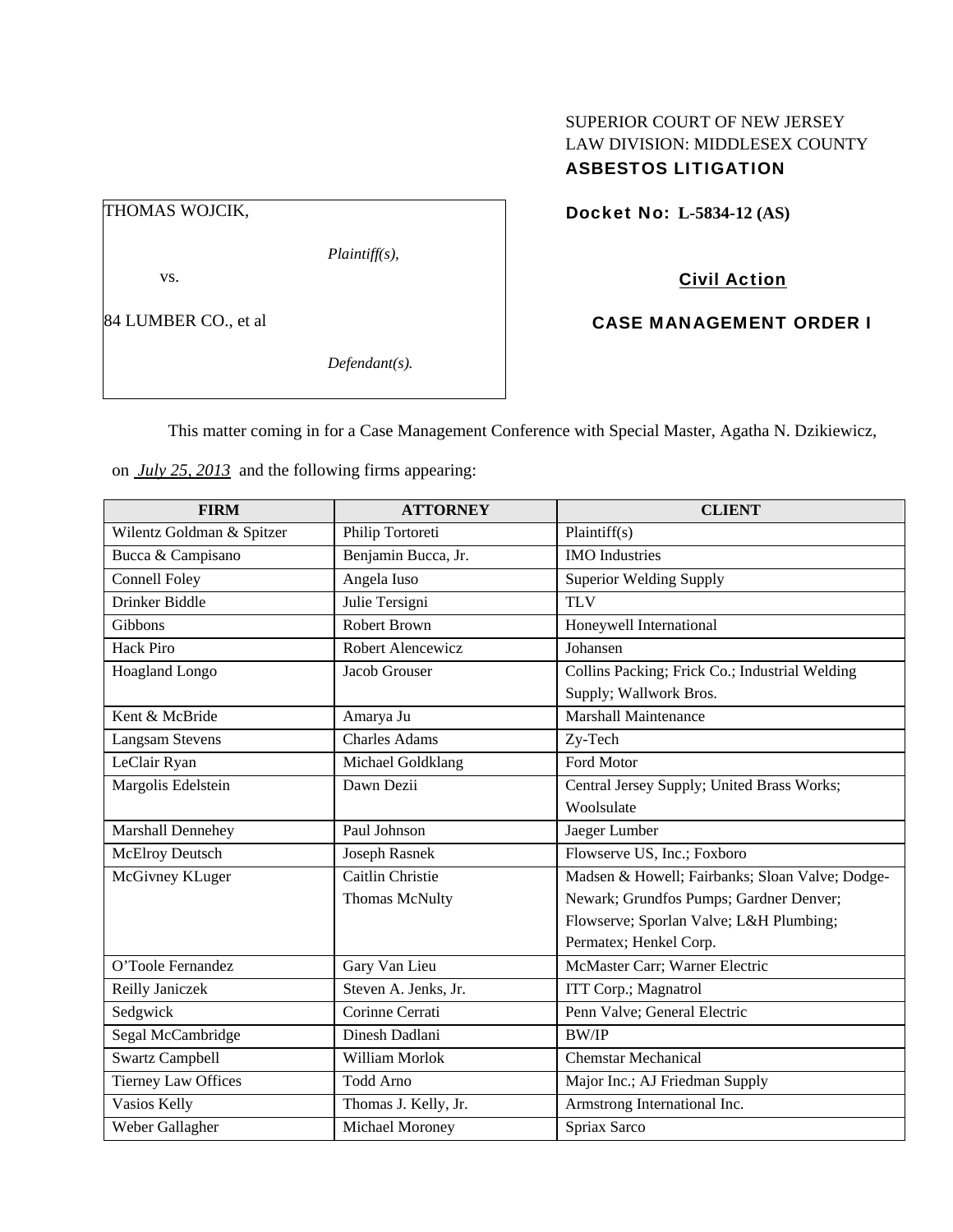IT IS on this **29th** day of **July, 2013** *effective from the conference date;*

ORDERED as follows:

Counsel receiving this Order through computerized electronic medium (E-Mail) shall be deemed by the court to have received a copy of the filed original court document. Any document served pursuant to this Order shall be deemed to be served by mail pursuant to *R*.1:5-2.

Defense counsel shall notify plaintiffs' counsel within thirty (30) days of the date of this Order if their client was incorrectly named in the Complaint. Counsel may be barred from raising this defense at a later time for failure to comply.

### **DISCOVERY**

| November 1, 2013  | Plaintiff shall serve answers to standard interrogatories, provide the information<br>required by paragraph VI.B.1.a. of the General Order, and shall advise<br>defendants whether the plaintiff is available for deposition and, if not, the reasons<br>therefore by this date. |
|-------------------|----------------------------------------------------------------------------------------------------------------------------------------------------------------------------------------------------------------------------------------------------------------------------------|
| November 15, 2013 | Defendants shall serve answers to standard interrogatories by this date.                                                                                                                                                                                                         |
| November 29, 2013 | Plaintiff shall propound supplemental interrogatories and document requests by<br>this date.                                                                                                                                                                                     |
| December 31, 2013 | Defendants shall serve answers to supplemental interrogatories and document<br>requests by this date.                                                                                                                                                                            |
| November 29, 2013 | Defendants shall propound supplemental interrogatories and document requests<br>by this date.                                                                                                                                                                                    |
| December 31, 2013 | Plaintiff shall serve answers to supplemental interrogatories and document<br>requests by this date.                                                                                                                                                                             |
| January 31, 2014  | Plaintiff depositions shall be concluded by this date. Plaintiff's counsel shall<br>contact the Special Master within one week of this deadline if plaintiff<br>depositions are not completed by this date.                                                                      |
| February 28, 2014 | Fact discovery, including depositions, shall be completed by this date. Plaintiff's<br>counsel shall contact the Special Master within one week of this deadline if all<br>fact discovery is not completed.                                                                      |
| February 28, 2014 | Depositions of corporate representatives shall be completed by this date.                                                                                                                                                                                                        |

### **EARLY SETTLEMENT**

March 14, 2014 Settlement demands shall be served on all counsel and the Special Master by this date.

\_\_\_\_\_\_\_\_\_\_\_\_\_\_\_\_\_\_\_\_\_\_\_\_\_\_\_\_\_\_\_\_\_\_\_\_\_\_\_\_\_\_\_\_\_\_\_\_\_\_\_\_\_\_\_\_\_\_\_\_\_\_\_\_\_\_\_\_\_\_\_\_\_\_\_\_\_\_\_\_\_\_\_\_\_\_\_\_\_\_\_\_\_\_\_\_\_\_\_\_\_\_\_\_\_\_\_\_\_\_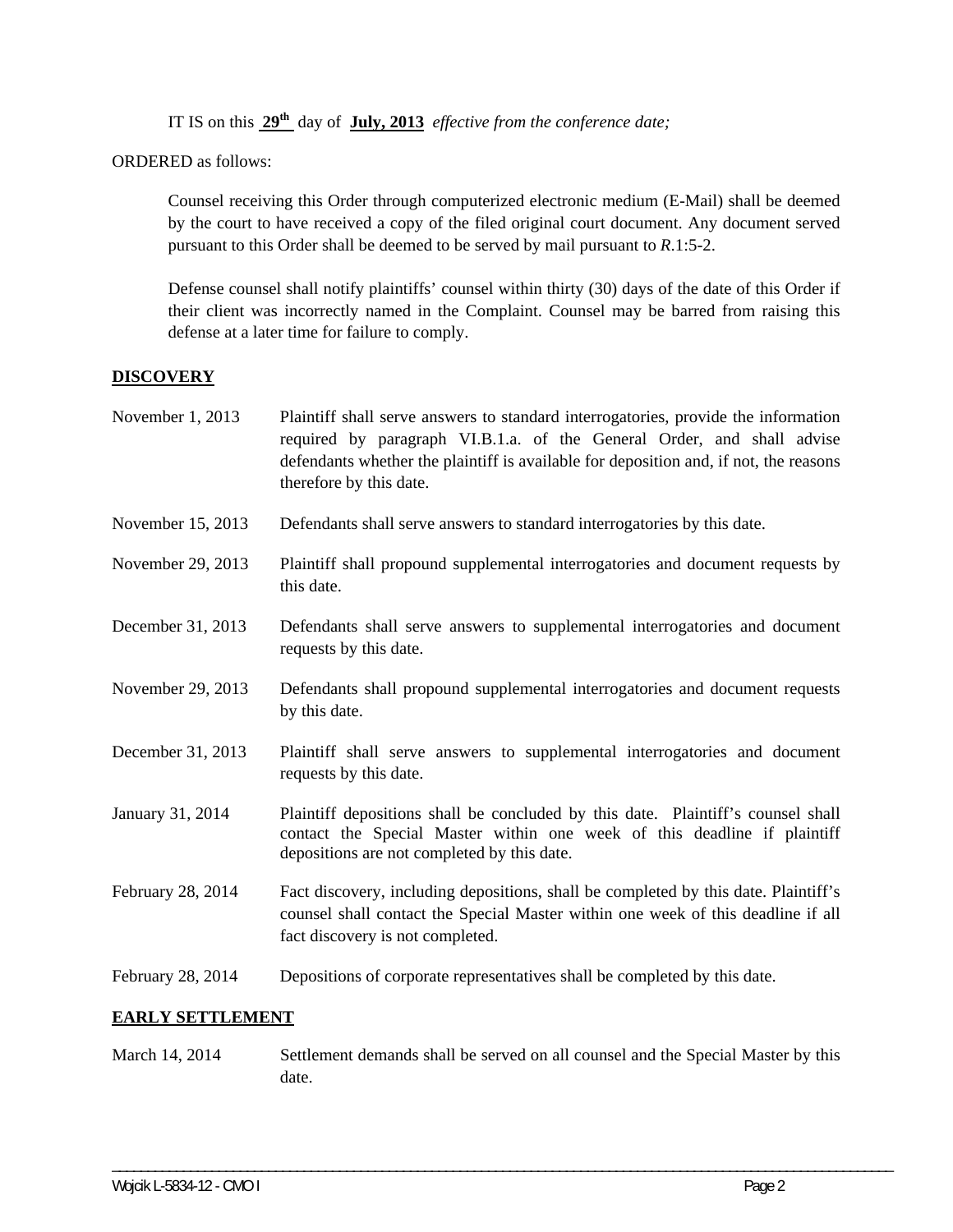## **SUMMARY JUDGMENT MOTION PRACTICE**

- March 28, 2014 Summary judgment motions limited to product identification issues shall be filed no later than this date.
- April 25, 2014 Last return date for product identification summary judgment motions.

### **MEDICAL DEFENSE**

| November 1, 2013  | Plaintiff shall serve executed medical authorizations (along with answers to<br>interrogatories) by this date.                                                                                                                                                                                        |
|-------------------|-------------------------------------------------------------------------------------------------------------------------------------------------------------------------------------------------------------------------------------------------------------------------------------------------------|
| November 1, 2013  | Plaintiff shall serve a diagnostic medical report and any medical records in<br>plaintiff's possession by this date.                                                                                                                                                                                  |
| November 29, 2013 | Any defendant wishing to present a medical defense shall advise all counsel of its<br>intention by entering a Notice of Appearance of Defense Medical Counsel by this<br>date. Any defendant who does not file such an appearance by this date may be<br>foreclosed from asserting a medical defense. |
| March 31, 2014    | Plaintiff shall serve additional medical expert reports by this date.                                                                                                                                                                                                                                 |
| May 1, 2014       | The defense medical examination of plaintiff(s) shall be completed by this date.                                                                                                                                                                                                                      |
| May 30, 2014      | Defendants shall identify its medical experts and serve medical expert reports, if<br>any, by this date.                                                                                                                                                                                              |

### **LIABILITY EXPERT REPORTS**

- May 30, 2014 Plaintiff shall identify its liability experts and serve liability expert reports or a certified expert statement by this date or waive any opportunity to rely on liability expert testimony.
- June 30, 2014 Defendants shall identify its liability experts and serve liability expert reports, if any, by this date or waive any opportunity to rely on liability expert testimony.

### **ECONOMIST EXPERT REPORTS**

- May 30, 2014 Plaintiff shall identify its expert economists and serve expert economist report(s), if any, by this date or waive any opportunity to rely on economic expert testimony.
- June 30, 2014 Defendants shall identify its expert economists and serve expert economist report(s), if any, by this date or waive any opportunity to rely on economic expert testimony.

#### **EXPERT DEPOSITIONS**

July 15, 2014 Expert depositions shall be completed by this date. To the extent that plaintiff and defendant generic experts have been deposed before, the parties seeking that

\_\_\_\_\_\_\_\_\_\_\_\_\_\_\_\_\_\_\_\_\_\_\_\_\_\_\_\_\_\_\_\_\_\_\_\_\_\_\_\_\_\_\_\_\_\_\_\_\_\_\_\_\_\_\_\_\_\_\_\_\_\_\_\_\_\_\_\_\_\_\_\_\_\_\_\_\_\_\_\_\_\_\_\_\_\_\_\_\_\_\_\_\_\_\_\_\_\_\_\_\_\_\_\_\_\_\_\_\_\_